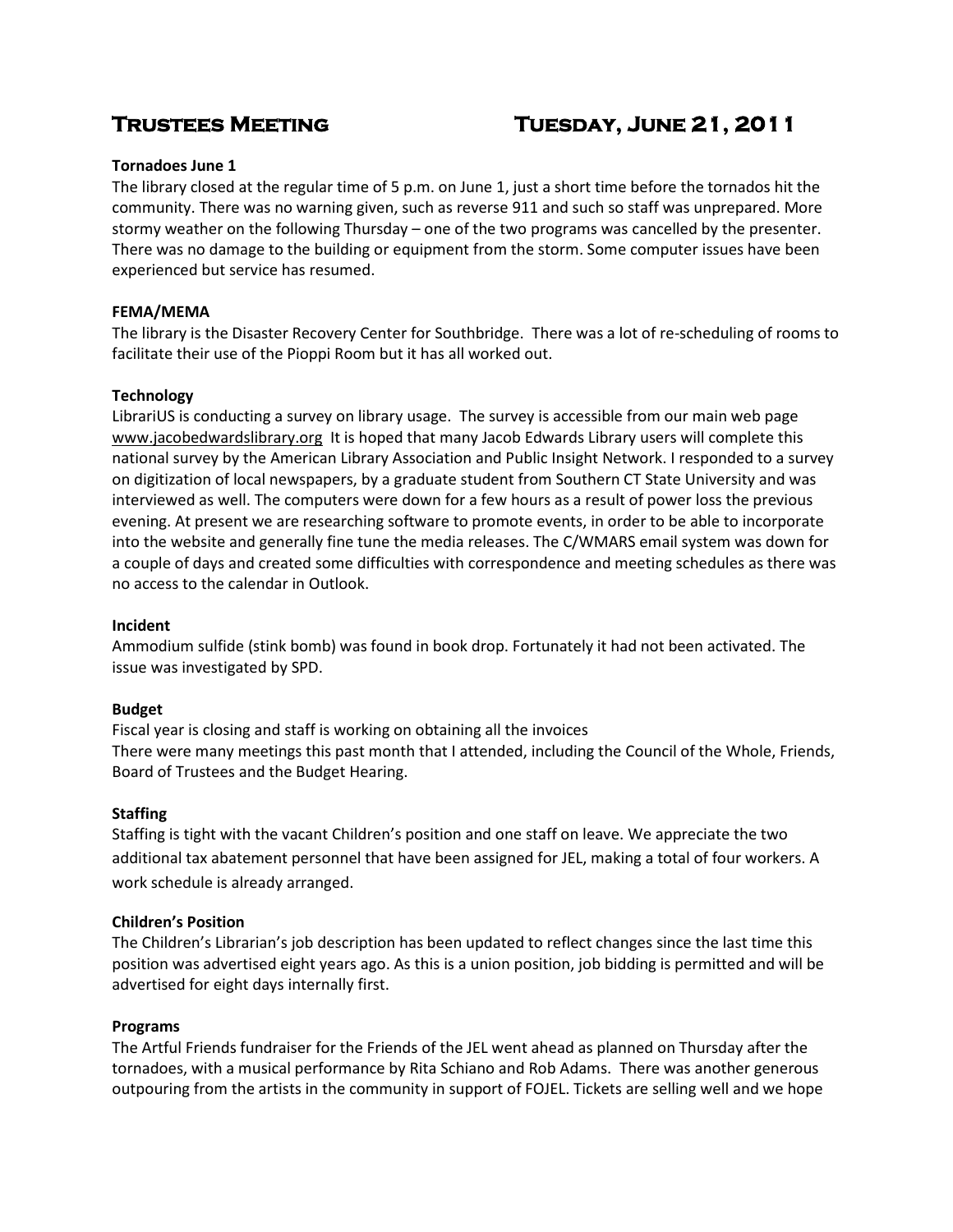this will be a successful fundraiser. Staff has a busy schedule in place for activities and programs, over the next few months. The anti-fatigue rug at the checkout desk is receiving positive feedback. The Registrar of Deeds – Anthony J. Vigliotti provided lots of information to those attending the program discussing the updates to the Homestead Act.

#### **Meetings and Trainings**

The Tech Processing staffer Lynn attended a cataloging workshop on Friday. Attended area library directors lunchtime meeting at Bay Path.

#### **Outreach**

The library had a booth at the  $6<sup>th</sup>$  Annual Community Baby Shower and had the opportunity to engage with many parents and would be parents. I attended the Annual Meeting of the Literacy Volunteers.

#### **Southbridge FEST**

The staff, friends and trustees had planned on walking in the parade for the Southbridge FEST but it was cancelled due to storm aftermath.

#### **School Department**

Library staff participated in the annual Read Out And Read. We visited Mrs. Briggs fourth grade students and Mrs. Grimczak first grade class. On Monday a group of forty three students walked from Eastford Road School with their teachers and chaperones for an orientation and tour. The students enjoyed seeing the adult and teen area and the art work too. On Friday morning, we welcomed 45 students from Eastford Road School. During their time here, they had a tour of the library, made some crafts and participated in story time. When students visit the library with their class, it helps to promote the services and facility, especially as summer reading is fast approaching. Charlton Street School career day was in early June, and I spoke to a  $2^{nd}$  and  $3^{rd}$  grade class about librarianship as a career.

### **Friends of JEL**

The Friends will be meeting at a later time of 6:30 p.m. on the third Thursday of each month. There will be no meeting during the summer. Next meeting is scheduled for September 19, 2011.

#### **Professional**

Responded to two surveys – one for Worcester Community Action Council and the other from the MA Board of Library Commissioners on databases. Met with area library directors.

#### **Grant**

The library has been notified that our grant application for materials was successful and we will be awarded a \$2,000 from Project Bread. We submitted a letter of support for a grant application by the Police Department.

### **Energy Audit**

An energy audit was completed by Prism Energy Services and the report is pending. It is hoped that there will be some suggestions forthcoming that will decrease the overall cost an energy audit.

### **Bereavements**

It is with deep regret that we learned that our colleague Corinna's son Shaun who passed away May 18. He was courageous in his fight against cystic fibrosis. Liz's brother- in-law died unexpectedly and her uncle, as well, a short time before.